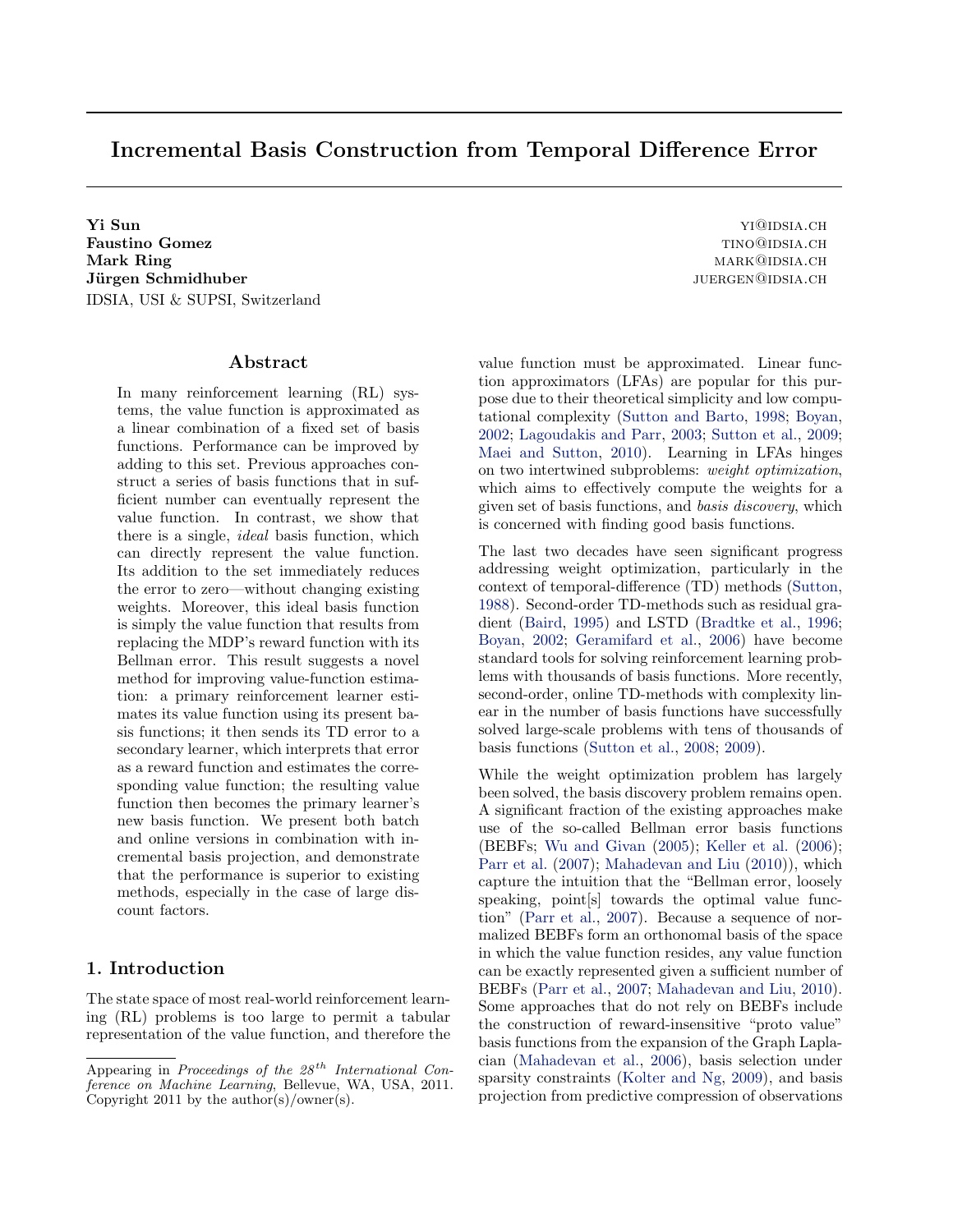#### <span id="page-1-0"></span>[\(Boots and Gordon,](#page-6-0) [2010\)](#page-6-0).

In this paper, we pursue an entirely different idea for basis-function generation. Instead of constructing a sequence of basis functions that, in sufficient number, can eventually represent the value function, we aim to do so with a single new basis function. Our approach is based on the simple insight that, for a given MDP and set of basis functions, there is an 'ideal' basis function, which can theoretically reduce the error to zero immediately. This ideal basis function is simply the value function that results from replacing the MDP's reward function with its Bellman error. We refer to this basis function as the 'Value Function of the Bellman Error,' and denote it V-BEBF. V-BEBF allows the value function to be represented exactly, without affecting the optimal weight values for the current basis functions.

This finding directly transforms basis discovery into a reinforcement learning problem, suggesting a novel approach for incrementally expanding the set of basis functions: a primary reinforcement learner estimates its value function over a set of basis functions; it then uses its TD-error as the reward function for a second reinforcement learner on the same MDP; the resulting value function is returned to the primary learner as a new basis function. We present both batch and online versions of this approach using the linear basis projection framework suggested by [Boots and Gordon](#page-6-0) [\(2010\)](#page-6-0) and [Ghavamzadeh et al.](#page-6-0) [\(2010\)](#page-6-0). We then demonstrate the effectiveness of both approaches experimentally.

The formulation of V-BEBF is detailed in Section 3, after some necessary background material presented in Section 2. Incremental basis projection with V-BEBF is described in Section 4, and empirical studies are presented in Section 5.

### 2. Background

Without loss of generality, we describe V-BEBF with respect to value-function estimation for a Markov Decision Process (MDP) with fixed policy, a finite state space  $S = \{1, \ldots, S\}$ , an expected reward function<sup>1</sup> r, and a discount factor  $\gamma \in [0,1)$ . Let P be the transition matrix of the Markov chain resulting from marginalizing out the actions, then the value function  $v$  solves the Bellman equation

$$
v = r + \gamma P v.
$$

which can be conveniently written as

$$
v = L^- r,\tag{1}
$$

where<sup>2</sup>  $L = I - \gamma P$ .

When  $S$  is too large for  $v$  to be maintained in tabular form, it is common to approximate  $v$  via a linear combination of basis functions  $\Phi = [\phi_1, \dots, \phi_N]$  such that

$$
v \simeq \sum_{n=1}^{N} \theta_n \phi_n = \Phi \theta,
$$

where  $N \ll S$  and  $\theta = [\theta_1, \dots, \theta_N]^\top$  are the corresponding weights. The Bellman error is given by

$$
\varepsilon = r + \gamma P \Phi \theta - \Phi \theta = r - L \Phi \theta = L (v - \Phi \theta).
$$

Clearly,  $\varepsilon = 0$  if and only if  $v = \Phi \theta$ .

When the basis functions are fixed, the weights can be obtained using second-order TD methods, which minimize quadratic objective functions of the form

$$
J = (L^- \varepsilon)^{\top} K (L^- \varepsilon) = (v - \Phi \theta)^{\top} K (v - \Phi \theta).
$$
 (2)

The solution is computed either explicitly, or through (stochastic or batch) gradient descent. The positive semi-definite matrix  $K$  differs from method to method, and examples include  $K_{rg} = L^{\dagger}DL$  for resid-ual gradient [\(Baird,](#page-6-0) [1995\)](#page-6-0),  $K_{gtd}$  =  $(\Phi DL)^{\dagger} (\Phi DL)$ for  $GTD(0)$  [\(Sutton et al.,](#page-7-0) [2008\)](#page-7-0), and  $K_{lstd}$  =  $L^{\dagger} \Pi_D D \Pi_D L$  for LSTD [\(Bradtke et al.,](#page-6-0) [1996\)](#page-6-0) and TDC [\(Sutton et al.,](#page-7-0) [2009\)](#page-7-0). Here  $D$  is the diagonal matrix whose diagonal is the sample distribution of the states (which coincides with the stationary distribution of P if the learning is on-policy and the Markov chain is ergodic), and  $\Pi_A = \Phi (\Phi^{\dagger} A \Phi)^{-} \Phi^{\dagger} A$  is the projection operator with respect to the (semi) inner product defined by A as  $\langle v_1, v_2 \rangle_A = v_1^{\dagger} A v_2$ , for a given  $\Phi$ , and an arbitrary positive semi-definite matrix A.

The negative gradient of the objective function J with respect to  $\theta$  is

$$
-\frac{1}{2}\nabla_{\theta} J = \Phi^{\top} K L^{-} \varepsilon,
$$

and the weights minimizing  $J$ , to which the second order TD methods converge, are given by

$$
\hat{\theta} = \left(\Phi^{\top} K \Phi\right)^{-} \Phi^{\top} K v.
$$

Note that the optimal approximation of the value function is simply  $\Phi\hat{\theta} = \Pi_K v$ , which is the projection of v into the space spanned by the basis functions, but with respect to the (semi) inner product  $\langle \cdot, \cdot \rangle_K$ .

When K is chosen as  $K_{gtd}$  or  $K_{lstd}$ ,  $\hat{\theta}$  coincides with the *TD fixpoint*  $\hat{\theta}_{td} = (\Phi^{\dagger} D L \Phi)^{-} \Phi^{\dagger} D r$ . It also follows that the Bellman error corresponding to the optimal weights is

$$
\hat{\varepsilon} = r - L\Phi\hat{\theta} = L(v - \Pi_K v),
$$

<sup>&</sup>lt;sup>1</sup>With a little abuse of terminology, we will not distinguish between a function  $f$  on  $S$  and an  $S$ -by-1 column vector  $[f(1),...,f(S)]^{\mathsf{T}}$ .

<sup>&</sup>lt;sup>2</sup>The inverse and transpose of an arbitrary matrix  $A$  is denoted  $A^-$  and  $A^{\dagger}$ , respectively.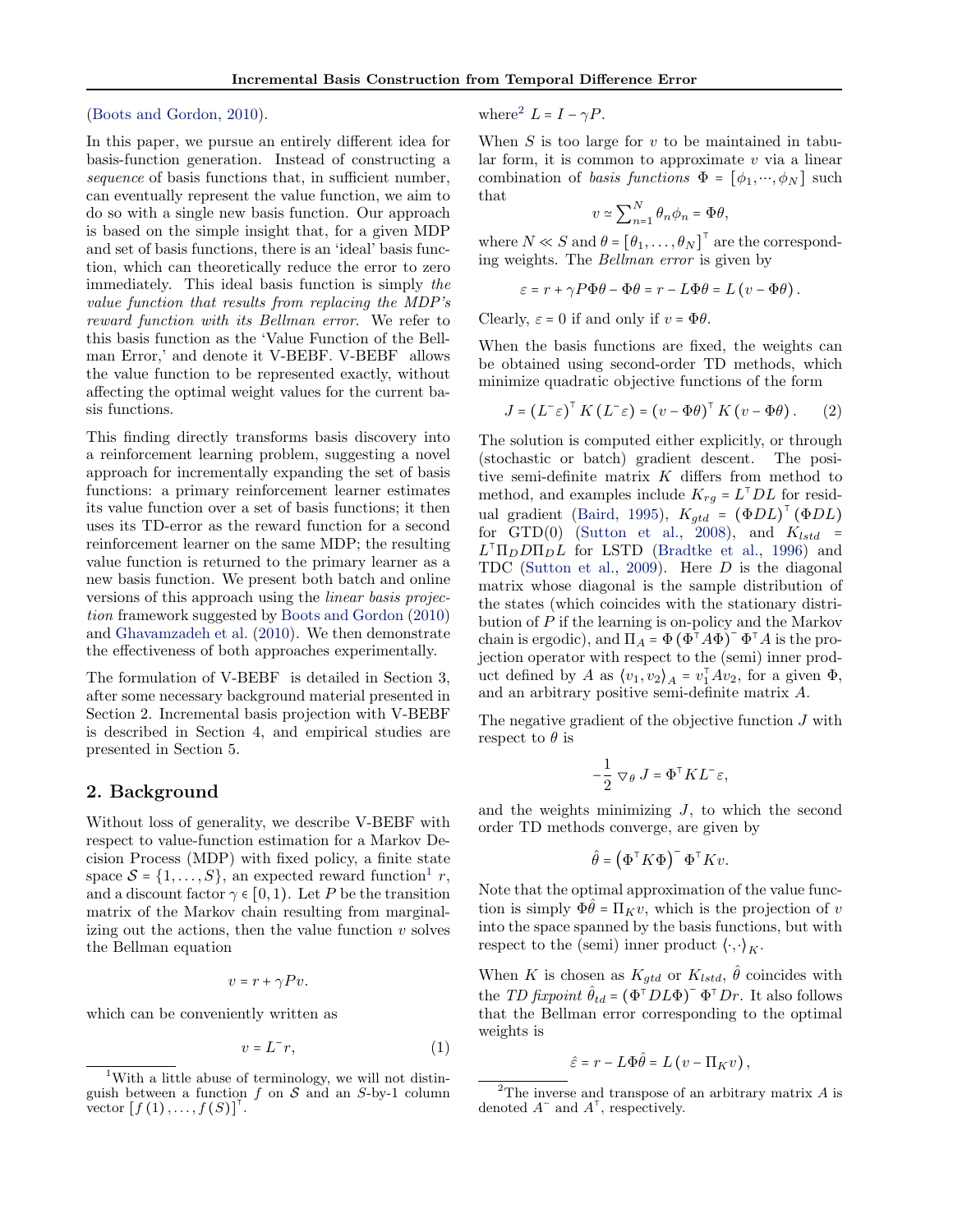<span id="page-2-0"></span>and the minimum of the objective function is

$$
\hat{J} = \min_{\theta} J = v^{\top} K v - (\Pi_K v)^{\top} K (\Pi_K v).
$$
 (3)

# 3. The ideal basis function from TD-error

Once the optimal weights have been found, no more improvement can be made to the value-function approximation with the given basis functions. To further improve performance, additional basis functions can be added. If  $\Phi_+ = [\Phi \, : \, \phi]$ , and  $\theta_+ = [\theta^{\top} \, : \, 1]^{\top}$ , where  $[A : B]$  is the matrix with A and B juxtaposed, then the Bellman error becomes

$$
\varepsilon_{+} = r - L\Phi_{+}\theta_{+} = r - L\Phi\theta - L\phi
$$

$$
= L(v - \Phi\theta - \phi)
$$

$$
= L(L^{-}\varepsilon - \phi).
$$

Ideally, we should choose  $\phi = L^-\varepsilon = v - \Phi\theta$ , so that  $\varepsilon_{+}$  is reduced to 0, and the value function is exactly represented by  $v = \Phi_+ \theta_+$ .

The key insight is that  $\phi = L^{-} \varepsilon$  is the solution of the Bellman equation  $\phi = \varepsilon + \gamma P \phi$ , namely,  $\phi$  is the value function of the original Markov chain when its reward function is equal to the Bellman error,  $\varepsilon$ . Since  $\varepsilon$  is also the expectation of the TD-error,  $\phi$  can be computed by solving a second reinforcement learning problem, in which the TD-error of the first is used as the reward in the second.

The choice of  $\phi$  above depends on both  $\Phi$  and the current weights  $\theta$ , which change during learning. However, in the limit  $\theta$  converges to  $\hat{\theta}$ , so we can remove this dependency and define the Value Function of the Bellman Error, V-BEBF, as  $\hat{\phi} = L^{-\hat{\varepsilon}}$ , or equivalently through the Bellman equation

$$
\hat{\phi} = \hat{\varepsilon} + \gamma P \hat{\phi}.
$$
\n(4)

We argue that  $\hat{\phi}$  is the ideal basis function for two reasons. First, adding  $\hat{\phi}$  allows the value function to be represented exactly, since by Eq[.1](#page-1-0)

$$
v = L^- r = L^- (r - L\Phi \hat{\theta} + L\Phi \hat{\theta})
$$
  
=  $L^- (\hat{\varepsilon} + L\Phi \hat{\theta})$   
=  $\hat{\phi} + \Phi \hat{\theta}$ .

Second, as can also be seen from this last equation, adding  $\hat{\phi}$  does not change any of the optimal weights for the existing basis functions. Therefore, when  $\ddot{\phi}$  is added, there is no need to re-adjust the weights learned previously. It is straightforward to verify that  $\phi$  (up to a non-zero multiplicative constant) is the only basis function possessing these two properties. Moreover,

$$
0 = -\frac{1}{2} \nabla_{\theta} J \Big|_{\theta = \hat{\theta}} = \Phi^{\top} K L^{-} \hat{\varepsilon} = \Phi^{\top} K \hat{\phi}, \tag{5}
$$

indicating that  $\hat{\phi}$  is orthogonal to the first N basis functions with respect to the (semi) inner product  $\langle \cdot, \cdot \rangle_K$ .

#### 3.1. Comparison with BEBFs

The idea of generating basis functions from Bellman error has been explored several times in the literature. In particular, [Parr et al.](#page-7-0) [\(2007\)](#page-7-0) carried out a theoretical study, where they pointed out that a sequence of normalized BEBFs,  $\hat{\varepsilon}$  in our terminology<sup>3</sup>, form an orthonormal basis in  $\mathbb{R}^S$  with respect to  $\langle \cdot, \cdot \rangle_D$ , assuming that  $K_{lstd}$  is used in the objective function. As a consequence, repeatedly adding BEBFs eventually allows any value function to be represented exactly. A recent variation, namely the Bellman Average Reward Bases (BARBs), replaces the very first BEBF, r, with  $P^{\infty}r$ , where  $P^{\infty} = \lim_{n \to \infty} P^n$ . BARBs are equivalent to BEBFs if  $P$  is ergodic, yet demonstrate faster convergence otherwise, particularly when  $\gamma \rightarrow 1$  [\(Mahadevan](#page-7-0) [and Liu,](#page-7-0) [2010\)](#page-7-0).

The formulation of V-BEBF bears a clear resemblance to BEBF in that it is also based on the Bellman error. However, there is a key difference. In the worst case, representing a value function requires a whole sequence of BEBFs, even if all BEBFs are computed exactly. In contrast, a single additional V-BEBF, if computed exactly, is sufficient to represent the value function. In fact, when the initial basis function set is empty, the first V-BEBF is simply  $L^-\mathbf{r}$ , the value function itself.

The difference between V-BEBF and BEBF is captured by the following proposition (the proof is deferred to the appendix), and illustrated by the example in Figure.3.1.

Proposition 1 Consider the objective function J as defined in Eq[.2,](#page-1-0) with  $K$  an arbitrary fixed positive definite matrix. Let  $\hat{J}$  and  $\hat{J}_+$  be the minimum of  $J$  as defined in Eq.3 corresponding to the basis functions  $\Phi$ and  $[\Phi : \hat{\varepsilon}]$ . Then

$$
\rho = \frac{\hat{J}_+}{\hat{J}} \le \gamma^2,
$$

with the equality holding iff r is chosen such that

1.  $\Pi_K P v = \Pi_K P \Phi \hat{\theta}$ ; 2.  $\hat{\phi}^{\dagger} K \hat{\phi} = \hat{\phi}^{\dagger} P^{\dagger} K P \hat{\phi}$ ; 3.  $\hat{\phi}^{\dagger} K P \hat{\phi} = \gamma \hat{\phi}^{\dagger} K \hat{\phi}$ .

<sup>&</sup>lt;sup>3</sup>The sequence of BEBFs is constructed iteratively, such that  $\phi_1 = r$ , and  $\phi_{k+1} = \hat{\varepsilon}^{(k)} = r - L\Phi^{(k)}\hat{\theta}^{(k)}$ , where  $\Phi^{(k)} =$  $[\phi_1, \cdots, \phi_k]$  and  $\hat{\theta}^{(k)}$  are the optimal weights.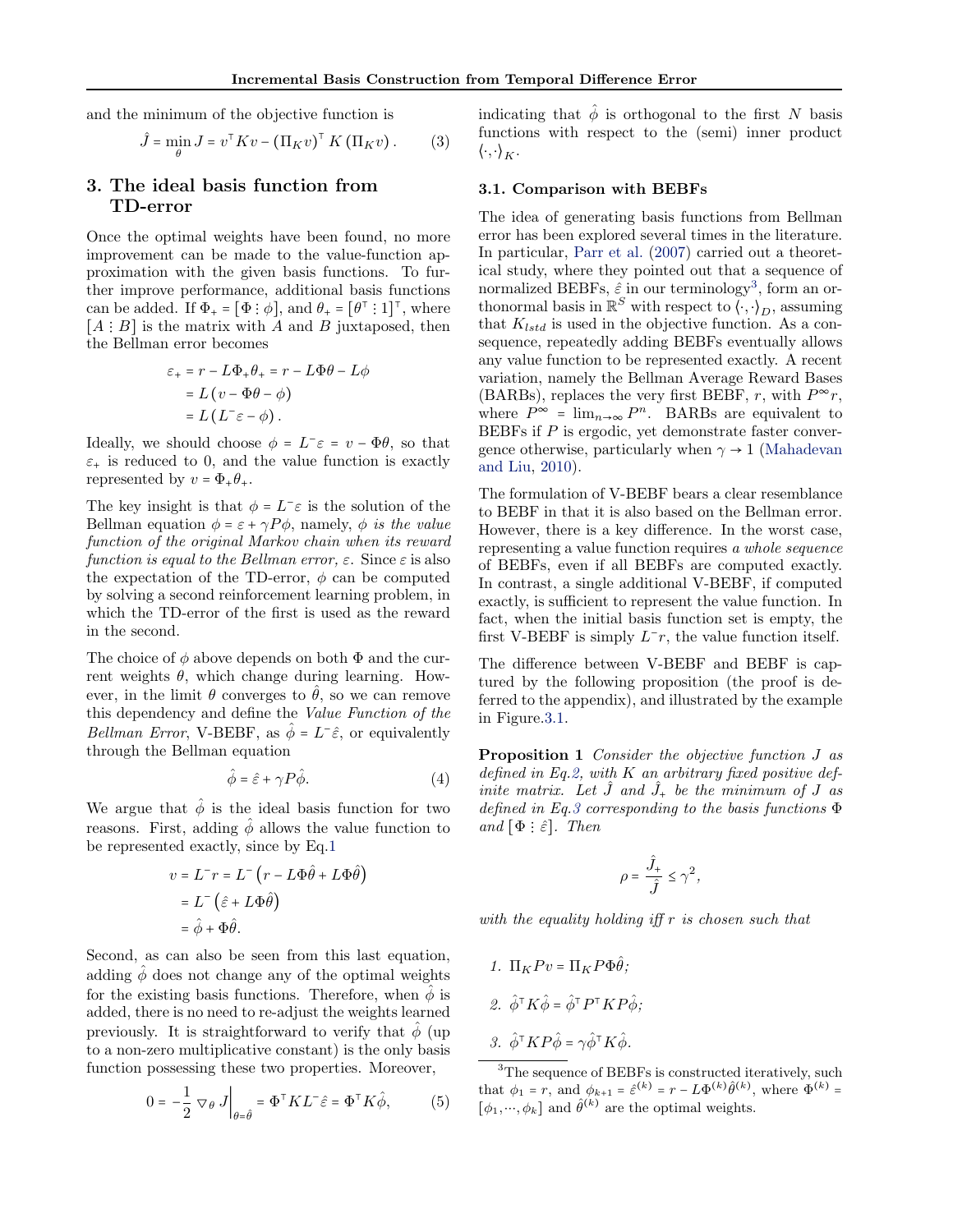

Figure 1. Consider a simple two-state MDP with transition matrix  $P = \begin{bmatrix} 0 & 1 \\ 1 & 0 \end{bmatrix}$ , and let  $K = L<sup>T</sup>DL$ , so that  $J$  is the MSBE. Assume initially there are no basis functions. In this case the first BEBF is  $r$ , and the V-BEBF  $L^-r$  is the value function itself. The figure shows how  $\rho^{\frac{1}{2}}$ varies with  $\gamma$  and r. When r varies on the unit circle (dotted black circle), the distance between the points on the butterfly-shaped curve and the origin denotes  $\rho^{\frac{1}{2}}$ , and each curve corresponds to a different  $\gamma$ . The blue dots show where  $\rho$  achieves its maximum (computed from Proposi-tion [1\)](#page-2-0). It can be seen that when  $\gamma$  approaches 1, the worst-case  $\rho$  approaches the unit circle, which indicates less and less improvement when the BEBF is added. Note that  $\rho$  is always zero when r is exactly on  $\left[\cos{\frac{\pi}{4}}, \sin{\frac{\pi}{4}}\right]^\top$ and  $\left[\cos \frac{3\pi}{4}, \sin \frac{3\pi}{4}\right]^\top$ , the eigendirections of L, but changes abruptly when r leaves the first eigendirection.

In particular, when K is chosen as either  $L<sup>T</sup>DL$  or  $D, \rho$  corresponds to the Mean Square Bellman error (MSBE) and the Mean Square Value Error (MSVE), respectively, and the fraction of improvement from adding a BEBF is only  $1 - \gamma^2$  in the worst case. However, if the V-BEBF is added as the new basis function, the new minimum of  $J$  is always 0 since the value function is represented exactly.

An analysis in a similar spirit was proposed by [Ma](#page-7-0)[hadevan and Liu](#page-7-0) [\(2010\)](#page-7-0), who showed that the error in approximating the value function using the first  $m$ BEBFs is bounded in terms of the Chebyshev polynomial of degree  $m$  and the condition number of  $L$ . Our result, albeit less general, is simpler to interpret and allows construction of the worst-case scenario.

#### 3.2. Approximating V-BEBF

In theory, the V-BEBF can be computed as the value function of the Markov chain using TD-error as the re-

ward, provided that the weights for the current basis functions are set optimally. In practice, the V-BEBF has to be approximated and three sources of errors are anticipated. First, the exact representation of V-BEBF (as well as BEBF) requires storage of size  $S$ , which is not available in the first place. Therefore, function approximation must be used. Second, the convergence of  $\theta$  to  $\hat{\theta}$  happens only asymptotically, and thus only the TD-errors,  $\varepsilon$ , corresponding to the current  $\theta$  can be used as the reward. Finally, error arises when estimating V-BEBF from a finite set of samples. Formally, let  $\beta$  be the set of functions from which the representations of V-BEBF approximators are chosen, and let

$$
\hat{\phi}_{\theta} = \arg\min_{\phi \in \mathcal{B}} \|\phi - L^{-}\varepsilon\|
$$

be the best-in-class given  $\theta$ , then the error between an estimate  $\phi$  and  $\hat{\phi}$ , the exact V-BEBF, is bounded by

$$
\left\|\phi - \hat{\phi}\right\| \le \left\|\hat{\phi}_{\theta} - L^{-} \varepsilon\right\| + \left\|\Phi\hat{\theta} - \Phi\theta\right\| + \left\|\phi - \hat{\phi}_{\theta}\right\|,
$$

with the three items on the right hand side corresponding to the three sources of error. As a result, though only one V-BEBF is needed in principle, in practice we still rely on repeatedly adding new approximations of V-BEBFs to compensate for the error in the estimation, as well as changes in the policy and nonstationarities in the environment.

# 4. Incremental basis projection with V-BEBF

The result in the previous section suggests a way to improve value function approximation incrementally, whereby a primary reinforcement learner receives reward from the environment, modifies its value function estimate over a set of basis functions, and propagates the TD-error to a secondary reinforcement learner, which estimates the value function of the TD-error, i.e., an approximation of V-BEBF, which then becomes the new basis function used by the primary learner.

The secondary learner can use any form of approximator for V-BEBF. However, in this paper, V-BEBF is combined with a simple linear architecture, which we refer to as linear basis projection (LBP). In LBP, the primary reinforcement learner uses a set of  $N$  'refined' basis functions  $\Phi = [\phi_1, \dots, \phi_N]$ , that are linear combinations of a set of  $M$  'raw' basis functions,  $\Psi = [\psi_1, \dots, \psi_M],$  where  $N \ll M$ , such that

$$
\phi_n = \sum_{m=1}^M w_{m,n} \psi_m = \Psi w_n,
$$

where  $w_n = [w_{1,n}, \ldots, w_{M,n}]^{\mathsf{T}}$  are the mixing coefficients. Let  $\overline{W} = [w_1, \ldots, w_N]$ , then  $\Phi = \Psi W$ . The objective is then to build  $W$ . The main advantage of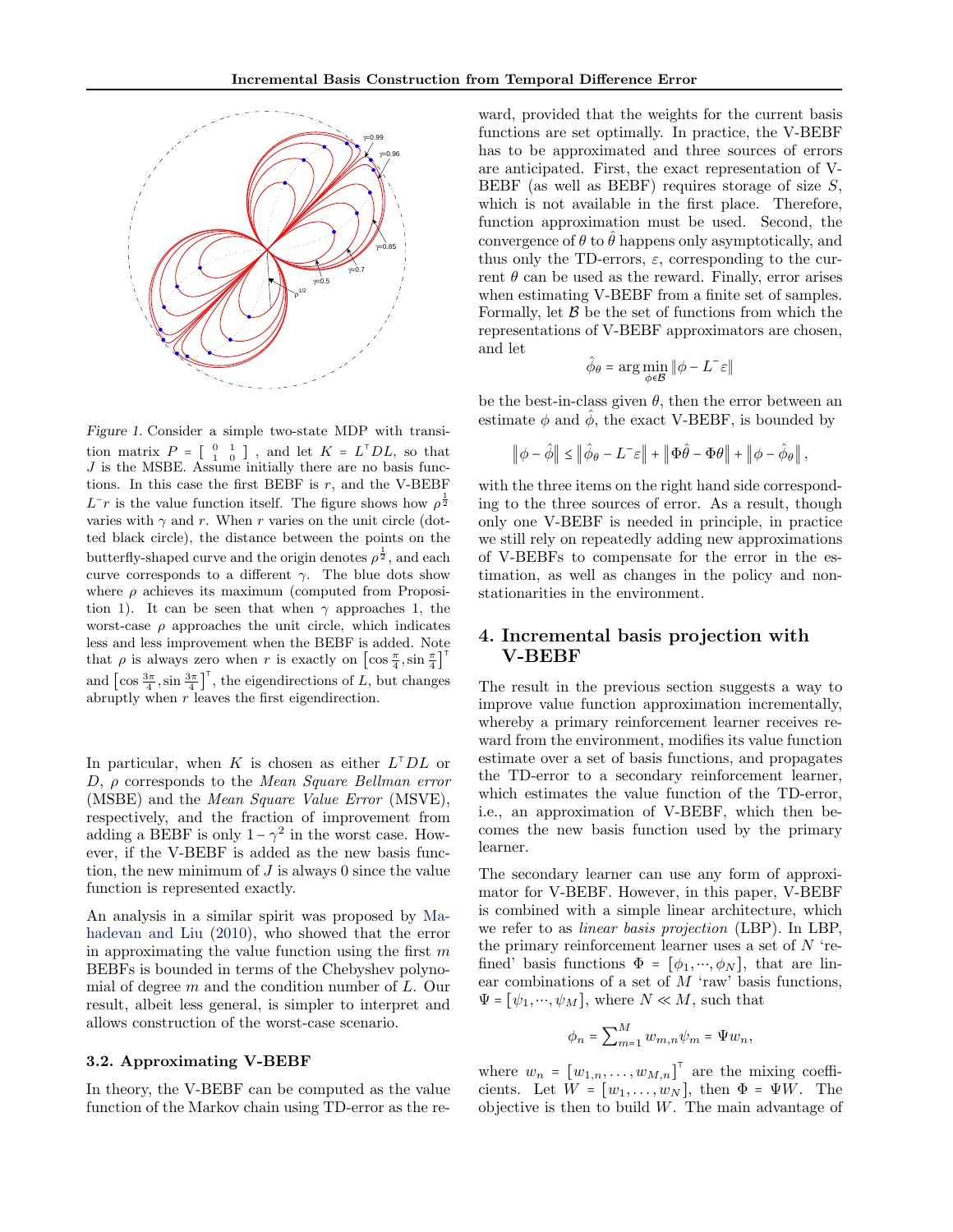<span id="page-4-0"></span>LBP is that it reduces the prior knowledge required in designing the basis functions: one may simply generate a large set of raw basis functions, with the hope that it is representative enough for the task even though each single basis function may be only marginally related. In particular, [Ghavamzadeh et al.](#page-6-0) [\(2010\)](#page-6-0) considered the theoretical property when  $W$  are chosen i.i.d. Gaussian; [Boots and Gordon](#page-6-0) [\(2010\)](#page-6-0) proposed a method where  $W$  is chosen to retain maximum predictive information. In addition, basis function selection under sparsity constraints [\(Kolter and Ng,](#page-7-0) [2009\)](#page-7-0) can also be seen as a special case where the W are sparse binary matrices with each  $w_n$  containing exactly one non-zero entry.

Our approach combines V-BEBF with LBP, in the sense that mixing coefficients  $w$  are generated by the secondary learner such that  $\Psi w$  approximates the V-BEBF, and  $w$  is added as a new column of  $W$ , which amounts to adding V-BEBF as a new refined basis function. We refer to this new approach Incremental Basis Projection with V-BEBF, or IBP-V.

#### 4.1. Batch IBP-V

We explore the case where the primary and the secondary learner use LSTD<sup>4</sup>. Let  $\hat{\theta}_{raw}$  =  $(\Psi^{\dagger} D L \Psi)^{-} \Psi^{\dagger} D r$  be the LSTD solution using the raw basis functions,  $\hat{\theta}_{ref} = (\Phi^{\dagger} D L \Phi)^{-} \Phi^{\dagger} D r$  be the LSTD solution using the refined basis functions. Then by definition the solution of V-BEBF is given by

$$
\hat{w}_{v\,} = \left(\Psi^{\top} D L \Psi\right)^{-} \Psi^{\top} D \hat{\varepsilon}_{ref} \tag{6}
$$

$$
=\hat{\theta}_{raw} - W\hat{\theta}_{ref},\tag{7}
$$

where  $\hat{\varepsilon}_{ref} = r - L \Psi W \hat{\theta}_{ref}$  is the Bellman error. Note that  $\hat{\theta}_{raw} = \hat{w}_{vbef} + W\hat{\theta}_{ref}$ , which indicates that a single LSTD solution of the V-BEBF allows the exact representation of  $\hat{\theta}_{raw}$ . Also, note that the LSTD solution of the BEBF can be derived by just replacing  $(\Psi^{\dagger} D L \Psi)^{-}$  with  $(\Psi^{\dagger} D \Psi)^{-}$  in Eq.6.

This naive implementation of IBP-V offers no computational advantage over directly computing  $\hat{\theta}_{raw}$ , since starting from an empty  $W$ , the first V-BEBF is exactly  $\hat{\theta}_{raw}$ . Without assumptions about the sparsity of the basis functions, the exact computation of  $\hat{\theta}_{raw}$  requires  $O\left(M^{2}T\right)$  time and  $O\left(M^{2}\right)$  storage [\(Geramifard](#page-6-0) [et al.,](#page-6-0) [2006\)](#page-6-0), which is often not feasible. For this reason, we consider using only  $B \ll M$  randomly chosen raw basis functions to approximate each V-BEBF (see Algorithm 1). If  $N$  V-BEBFs are constructed in total to approximate the value function, then the overall Algorithm 1 Batch-IBP- $V^5$ 

- **Input:** samples  $(s_t, s_{t+1}, r_t)_{t=1}^T$ , discount factor  $\gamma$ , raw basis functions  $\psi_1, \ldots, \psi_M$ , number of basis functions for each V-BEBF B, maximum number of refined basis functions N
- **Output:** mixing matrix  $W$ , weights over refined basis functions  $\theta$
- 1:  $W \leftarrow [~]; \, \theta \leftarrow [~]$ 2: while  $n < N$  do 3: Select  $U \subset \{1, \ldots, M\}$  with  $|U| = B$ 4: for  $t = 1$  to  $T$  do 5:  $\omega \leftarrow [\psi_1(s_t), \ldots, \psi_M(s_t)]$ 6:  $\omega_p \leftarrow [\psi_1(s_{t+1}), \ldots, \psi_M(s_{t+1})]$ 7:  $\delta_t \leftarrow r_t + \gamma \omega_p W \theta - \omega W \theta$ 8: end for 9:  $w_r \leftarrow \text{LSTD}\Big((s_t, s_{t+1}, \delta_t)_{t=1}^T, \gamma, \Psi_{[U]}\Big)$ 10:  $w \leftarrow 0_{M \times 1}; w_{[U]} \leftarrow w_r; W \leftarrow [W : w]$ 11:  $\theta \leftarrow \text{LSTD}\Big((s_t, s_{t+1}, r_t)_{t=1}^T, \gamma, \Psi W\Big)$ 12:  $n \leftarrow n + 1$ 13: end while

computational cost is  $O(MT) + O(NB^2T) + O(N^3T)$ . where the three terms correspond respectively to the  $\cos t$  of computing M raw basis functions, N V-BEBFs, and the weights over the refined basis functions for N times. The storage cost is  $O(NB) + O(B^2) + O(N^2)$ , with the first term being the storage for  $W$ .

Algorithm 1 raises the issue of how to choose  $N$ , the number of refined basis functions to construct, and B, the number of raw basis functions used to generate each refined basis functions. The following analysis shows that we can choose  $N = B = (cM)^{\frac{1}{2}}$ , where  $c = -\log \epsilon$ , with the guarantee that at least  $1-\epsilon$  fraction of the raw basis functions are covered when constructing the refined basis functions. In addition, with this choice of  $N, B$ , the computational complexity becomes  $O((cM)^{\frac{3}{2}}T)$  in time and  $O(c^2M)$  in storage. To see this, note that the probability of a raw basis function getting selected at least once is  $1 - \left(1 - \frac{B}{M}\right)^N$ , and our assumption requires

$$
1 - \left(1 - \frac{B}{M}\right)^N \ge 1 - \epsilon, \text{ or } N \ge \frac{-\log \epsilon}{-\log \left(1 - \frac{B}{M}\right)}.
$$

Assume  $\frac{B}{M} = o(1)$ , and note that  $-\log(1-x) > x$ . It suffices that  $NB > cM$ , and letting  $N = B = (cM)^{\frac{1}{2}}$ gives the complexity result.

<sup>&</sup>lt;sup>4</sup>For succinctness, we use the exact sample distribution D and transition matrix P. But in practice, both D and P must be replaced by their finite sample approximations.

<sup>&</sup>lt;sup>5</sup>We assume the subroutine LSTD(samples,  $\gamma$ , basis) produces LSTD estimates of the weights for the provided samples, i.e., triples  $(s_t, s_{t+1}, r_t)$ , and basis functions. Also, for an arbitrary set of integers  $U, w_{U}$  denotes the subvector with entries indexed by U.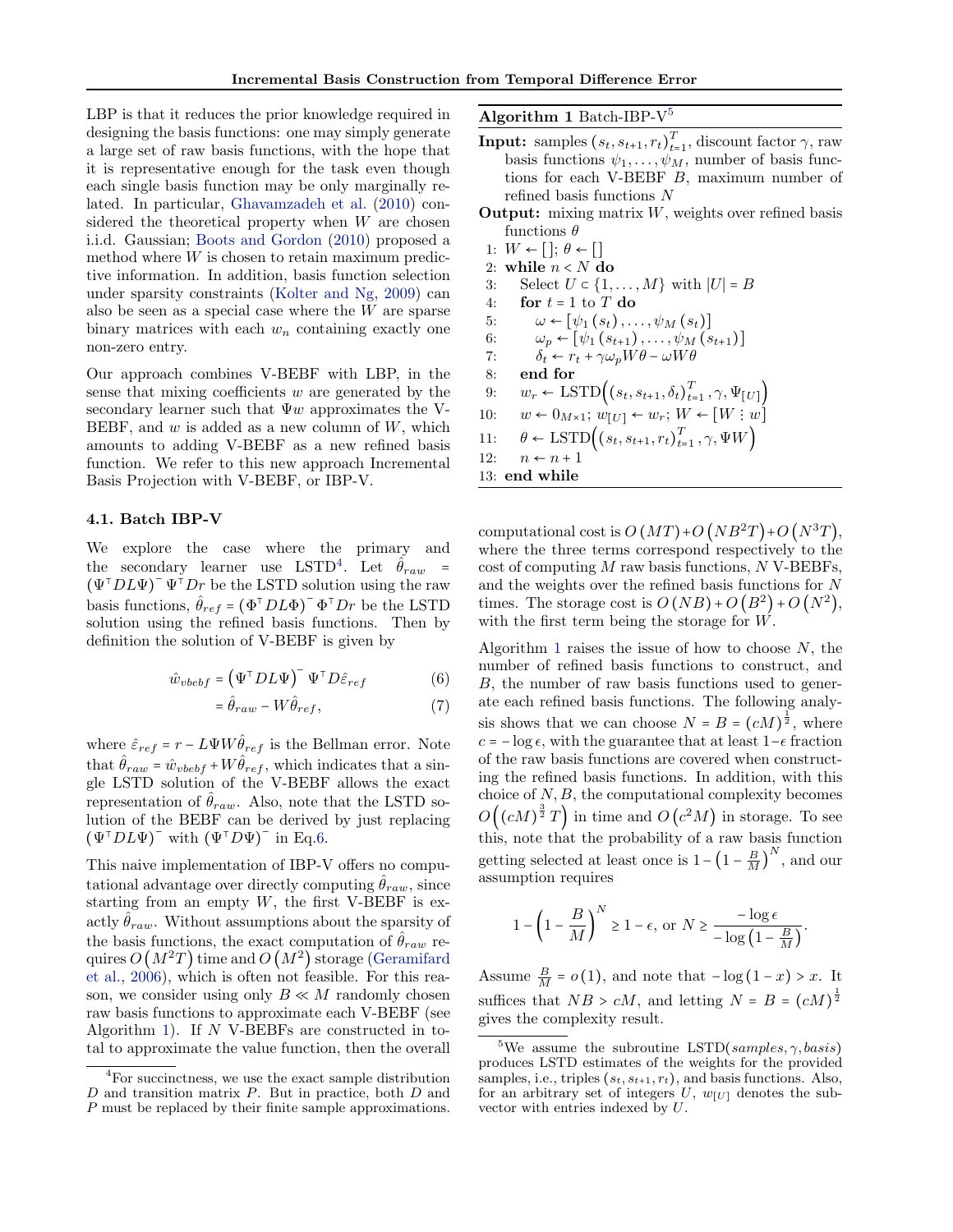<span id="page-5-0"></span>Algorithm  $2$  Online-IBP- $V^6$ 

- **Input:** sample trajectory  $(s_t, s_{t+1}, r_t)$ , discount factor  $\gamma$ , raw basis functions  $\psi_1, \ldots, \psi_M$ , steps before adding each V-BEBF C
- **Output:** mixing matrix  $W$ , weights over refined basis functions  $\theta$

1:  $c \leftarrow C$ 2:  $W \leftarrow [\cdot]; \theta \leftarrow [\cdot]; w \leftarrow 0_{M \times 1}$ 3: repeat 4:  $\omega \leftarrow [\psi_1(s_t), \ldots, \psi_M(s_t)]$ 5:  $\omega_p \leftarrow [\psi_1(s_{t+1}), \ldots, \psi_M(s_{t+1})]$ 6:  $\delta \leftarrow r_t + (\gamma \omega_p - \omega) W \theta$ 7:  $\theta \leftarrow \theta + \alpha \delta (\omega W)^{\dagger}$ 8:  $w \leftarrow w + \alpha (\delta + \gamma \omega_p w - \omega w) \omega^{\dagger}$ 9:  $c \leftarrow c - 1$ 10: if  $c = 0$  then 11:  $c \leftarrow C$ 12:  $W \leftarrow [W : w]; \theta \leftarrow [\theta^{\top} : 0]^{\top}; w \leftarrow 0_{M \times 1}$ 13: end if 14: until trajectory ends

#### 4.2. Online IBP-V

Batch IBP-V can be modified to work online, e.g., by replacing LSTD with iLSTD [\(Geramifard et al.,](#page-6-0) [2006\)](#page-6-0). One may instead use the linear complexity methods such as TD or TDC [\(Sutton et al.,](#page-7-0) [2009;](#page-7-0) [Maei and](#page-7-0) [Sutton,](#page-7-0) [2010\)](#page-7-0), (see Algorithm 2), so that the complexity of each time step is  $O(MN)$  if all raw basis functions are used to estimate the V-BEBF or BEBF, or  $O(BN)$  if only B raw basis functions are used. In practice, N can be controlled by dynamically removing refined basis functions whose weights are very small. If N is upper bounded by a constant, then online IBP-V is linear in the number of raw basis functions. It is also worth mentioning that this structure offers additional advantages in terms of convergence speed due to the low dimensionality of the resulting primary reinforcement learning problem.

# 5. Experiments

Batch and online IBP-V were tested on randomly gen $erated<sup>7</sup> Markov chains with 500 states and a branching$ factor (the number of successor states) of 5. All experiments used binary raw basis functions over the states, that were generated by filling  $\Psi$  with i.i.d. Bernoulli variables with  $p = 0.2$ . The error was measured using

$$
\eta(W,\theta) = \frac{\left(\hat{\theta}_{raw} - W\theta\right)^{\top} \Psi^{\top} D \Psi \left(\hat{\theta}_{raw} - W\theta\right)}{\hat{\theta}_{raw}^{\top} \Psi^{\top} D \Psi \hat{\theta}_{raw}}, \quad (8)
$$

which is the normalized MSVE with respect to the best possible value function approximation  $\Psi \theta_{raw}$  from the current set of raw basis functions. The initial  $W$  is set to empty so that the initial value of  $\eta$  is always 1.

For the batch case, IBP-V was compared with its BEBF counterpart, termed IBP-B, and random feature projection, described by [Ghavamzadeh et al.](#page-6-0) [\(2010\)](#page-6-0). The number of raw basis functions, B, used to compute each V-BEBF or BEBF, and the number of refined basis functions  $N$  generated in total, were or renned basis tu<br>both set to  $\sqrt{5M}$ .

For the online case, IBP-V was compared to IBP-B with both  $B = M$  (each refined basis function uses all of the raw basis functions), and  $B = M/2$  (each refined basis function uses half of the randomly selected raw basis functions). A refined basis function was added after every 5000 time steps. To provide a baseline, these four incremental approaches were compared to TD using only the raw basis functions. All TD updates used the same learning rate 0.05.

For all experiments, each method was run 100 times with  $\gamma = \{0.9, 0.99, 0.99\}$  and  $M = \{200, 1000\}$  raw basis functions, for a total of six different comparisons in both the batch and online settings.

#### 5.1. Results: Batch

Figure [2](#page-6-0) plots the error,  $\eta$ , against the number of refined basis functions added. Each curve is the average of 100 runs, each of which is based on an independent sample of the Markov chain and the set of raw basis functions, and a trajectory of length  $T = 5000$ is used. (The error bar is small thus is omitted). It can be seen that both IBP-V and IBP-B perform significantly better than random feature projection. It is also clear that when  $\gamma$  approaches 1, the difference between adding IBP-V and IBP-B increases dramatically—when  $\gamma = 0.999$ , the error decreases extremely slowly as more BEBFs are added, which co-incides with Proposition [1.](#page-2-0) For smaller  $\gamma$ , the difference between BEBF and V-BEBF diminishes, since BEBF can be seen as V-BEBF with discount factor 0. In addition, although each V-BEBF is constructed from a much smaller number of raw basis functions, (e.g.,  $B = 70$  for  $M = 1000$ ), the error still decreases rapidly as the number of V-BEBFs is increased, and our heuristic choice of  $B$  and  $N$  is shown to be quite effective.

 ${}^{6}$ For simplicity, assume TD is used in both the primary and secondary learner (see line 7 and 8), which can be replaced by other algorithms. Also, the learning rates are fixed to  $\alpha$ .

 ${\rm ^7We}$  use the method described in  ${\tt http://webdocs.cs.}$  ${\tt http://webdocs.cs.}$  ${\tt http://webdocs.cs.}$ [ualberta.ca/~sutton/RandomMDPs.html](http://webdocs.cs.ualberta.ca/~sutton/RandomMDPs.html)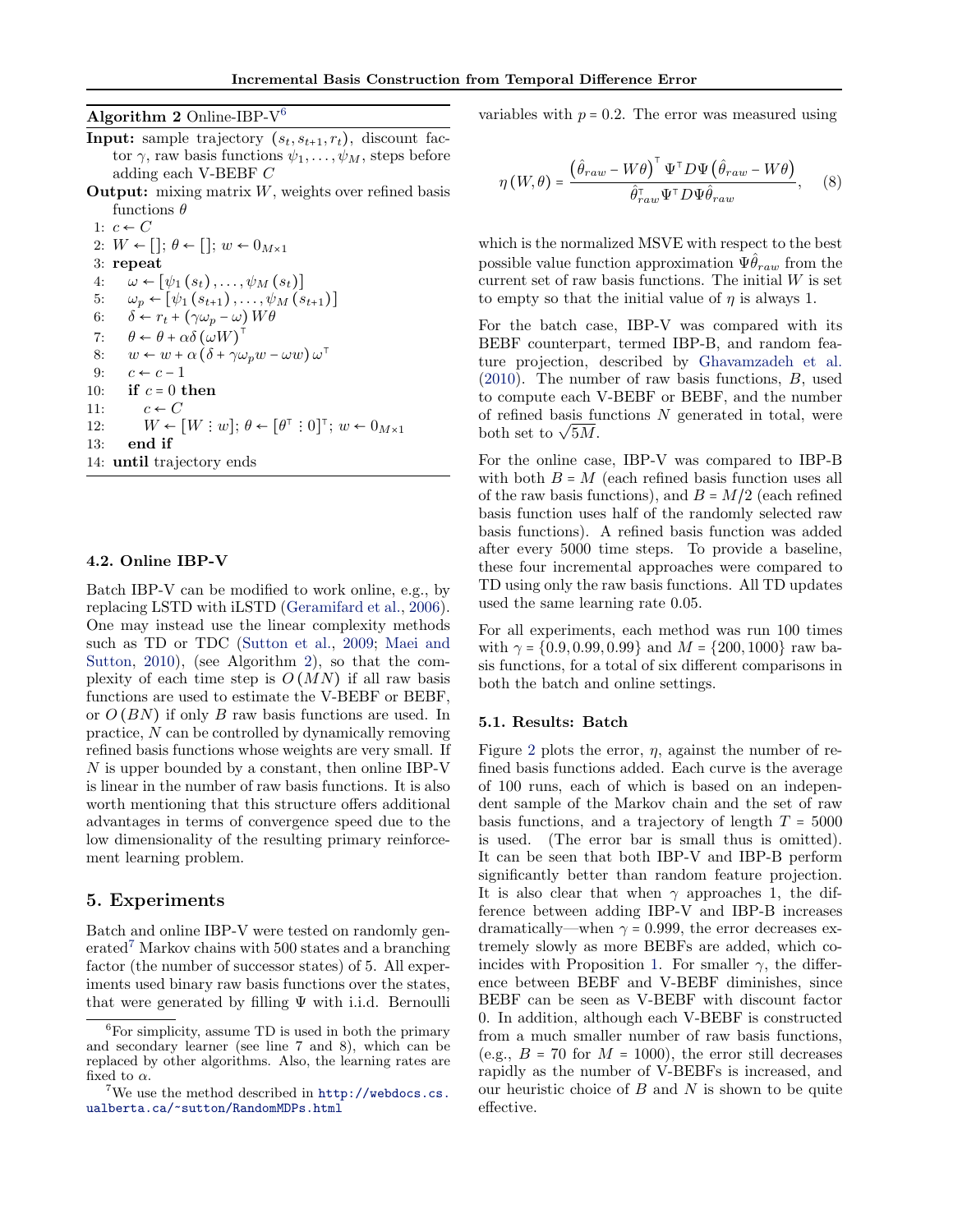<span id="page-6-0"></span>

Figure 2. Results for batch IBP. Each graph shows the performance of the three methods compared, IBP-V, IBP-B, and random feature projection (RFP), in terms of the error  $\eta$  (Eq[.8\)](#page-5-0) against the number of refined basis function added (averaged over 100 runs).

#### 5.2. Results: Online

Figure 3, plots the log error,  $\log_{10} \eta$ , against timesteps. Note the 'stair' shape of the curves for both IBP-V and IBP-B caused by the abrupt error drop each time a new refined basis function is added. These curves can be smoothened by combining the weights for both the refined basis functions and the current V-BEBF, using Eq[.6.](#page-4-0) It can be seen that when the discount factor approaches 1, the first few V-BEBFs added are far more effective than the BEBFs added. Also, it is curious that IBP-V outperforms the baseline TD method after only a few basis functions are added. A possible explanation is the combined effect of the low dimensionality of the primary learner, and the less correlated weights over the different V-BEBFs, by Eq[.5.](#page-2-0) In addition, the version with  $B = M/2$  yields similar performance as compared to the TD-method which uses all of the raw basis functions.

# 6. Conclusion

We have presented a novel and powerful approach for basis-function generation, and have demonstrated its potential in combination with incremental basis projection. The result opens a new direction in automatic basis construction and can be extended in various ways: The general idea of using V-BEBF, the 'Value Function of the TD-error', as basis functions



Figure 3. Results for online IBP. Each graph shows the performance of the six methods compared, IBP-V/B  $(B = M)$ , IBP-V/B  $(B = M/2$ , tailed '-sps'), TD, and IBP-V with correction using Eq[.6](#page-4-0) (tailed '-cor'), in terms of  $\log_{10} \eta$  against time (averaged over 100 runs). The vertical dotted lines indicate the moments at which a new refined basis function is added. Notice that each time a new basis function is added, the error drops abruptly.

is not restricted to linear architectures nor to Markovian processes. Both batch and online IBP-V show promising performance, even with the most naive implementation, which suggests substantial room for further development.

#### References

- L. Baird. Residual algorithms: Reinforcement learning with function approximation. In *ICML'95*, 1995.
- B. Boots and G. J. Gordon. Predictive state temporal difference learning. In NIPS'10, 2010.
- J. A. Boyan. Technical update: Least-squares temporal difference learning. Machine Learning, 49:233– 246, 2002. ISSN 0885-6125.
- S. J. Bradtke, A. G. Barto, and L. P. Kaelbling. Linear least-squares algorithms for temporal difference learning. Machine Learning, 22:33–57, 1996.
- A. Geramifard, M. Bowling, and R. S. Sutton. Incremental least-squares temporal difference learning. In AAAI'06, 2006.
- M. Ghavamzadeh, A. Lazaric, O. Maillard, and R. Munos. Lstd with random projections. In NIPS'10, 2010.
- P. W. Keller, S. Mannor, and D. Precup. Auto-